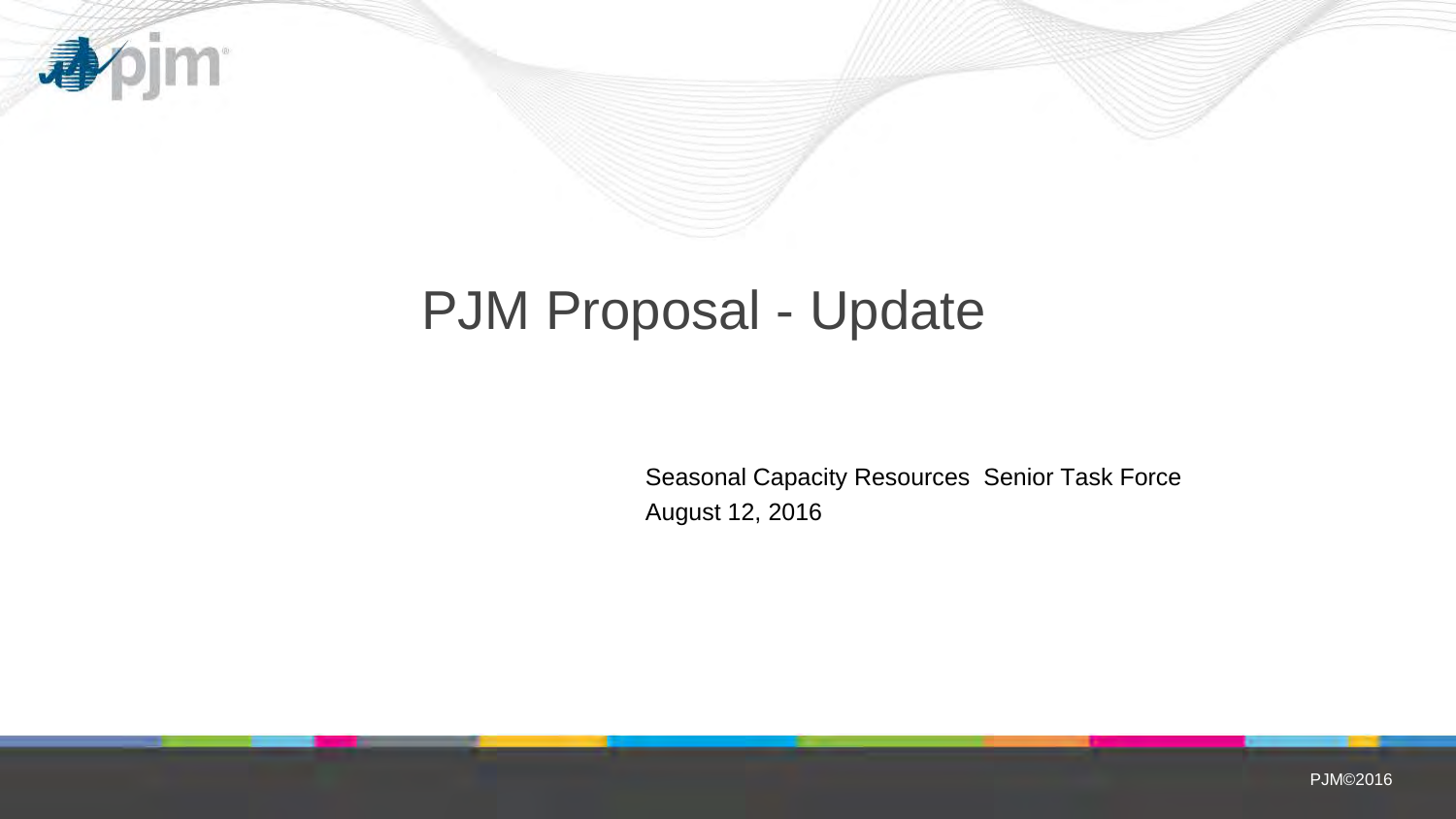

PJM Proposal Two Main Components

- 1. Proposed changes to existing rules for creating an Aggregate **Resource**
- 2. Proposed additional mechanism to aggregate seasonal capacity sell offers within auction clearing algorithm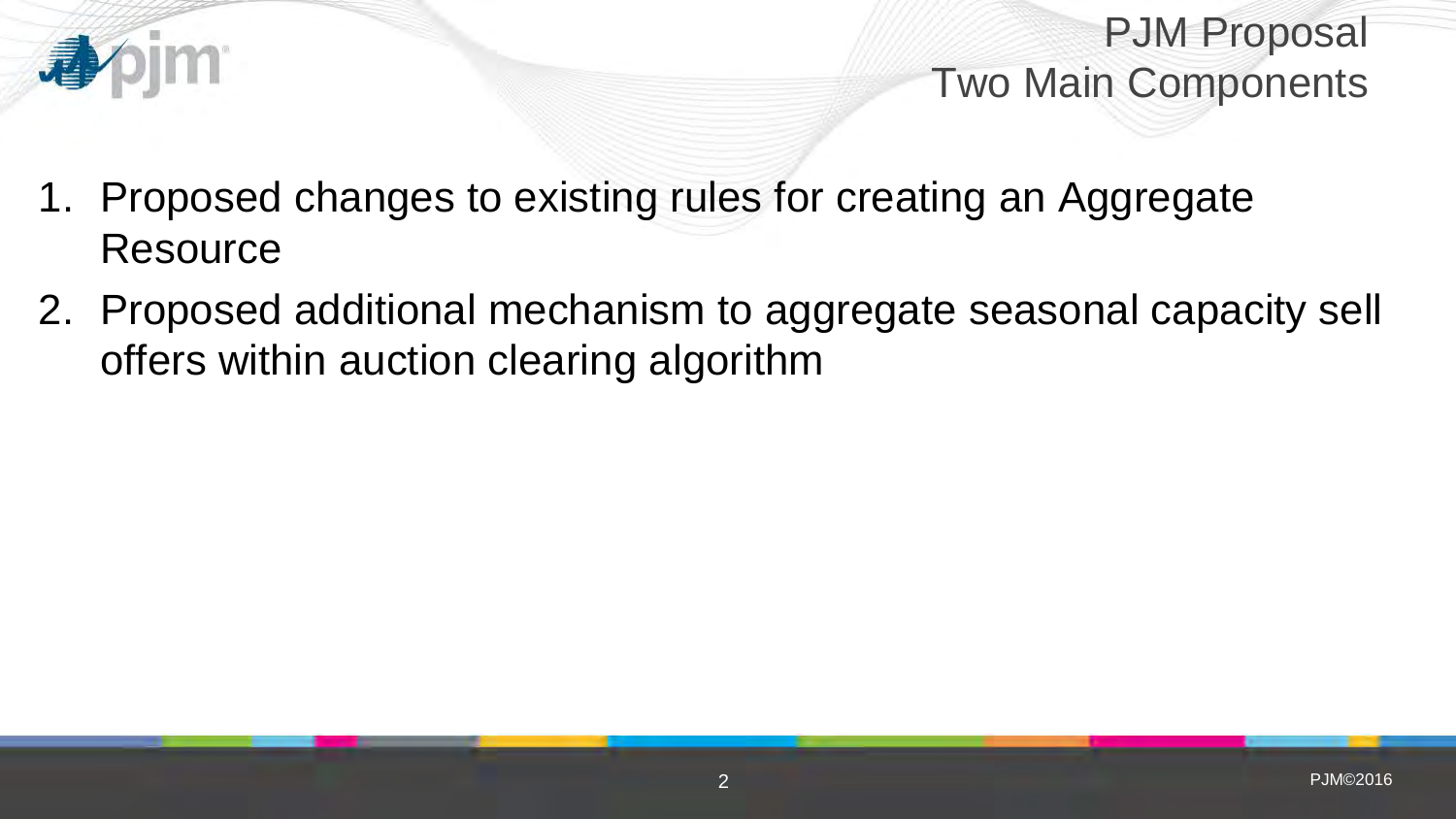

### Aggregate Resource Existing Rules

- Capacity Resources which may not, alone, meet the requirements of a Capacity Performance product, may combine their capabilities and offer as a single Aggregate **Resource** 
	- Applies to Intermittent Resources, Capacity Storage Resources, Demand Resources, Energy Efficiency Resources, and Environmentally-Limited resources
- Resources being combined must be located in the same modeled LDA and reside in a single Capacity Market Seller account
- Seller may offer the Aggregate Resource as Capacity Performance at a UCAP value that is representative of a capacity performance product (not to exceed the sum of the CIR value/UCAP value of the individual resources that make up the aggregate)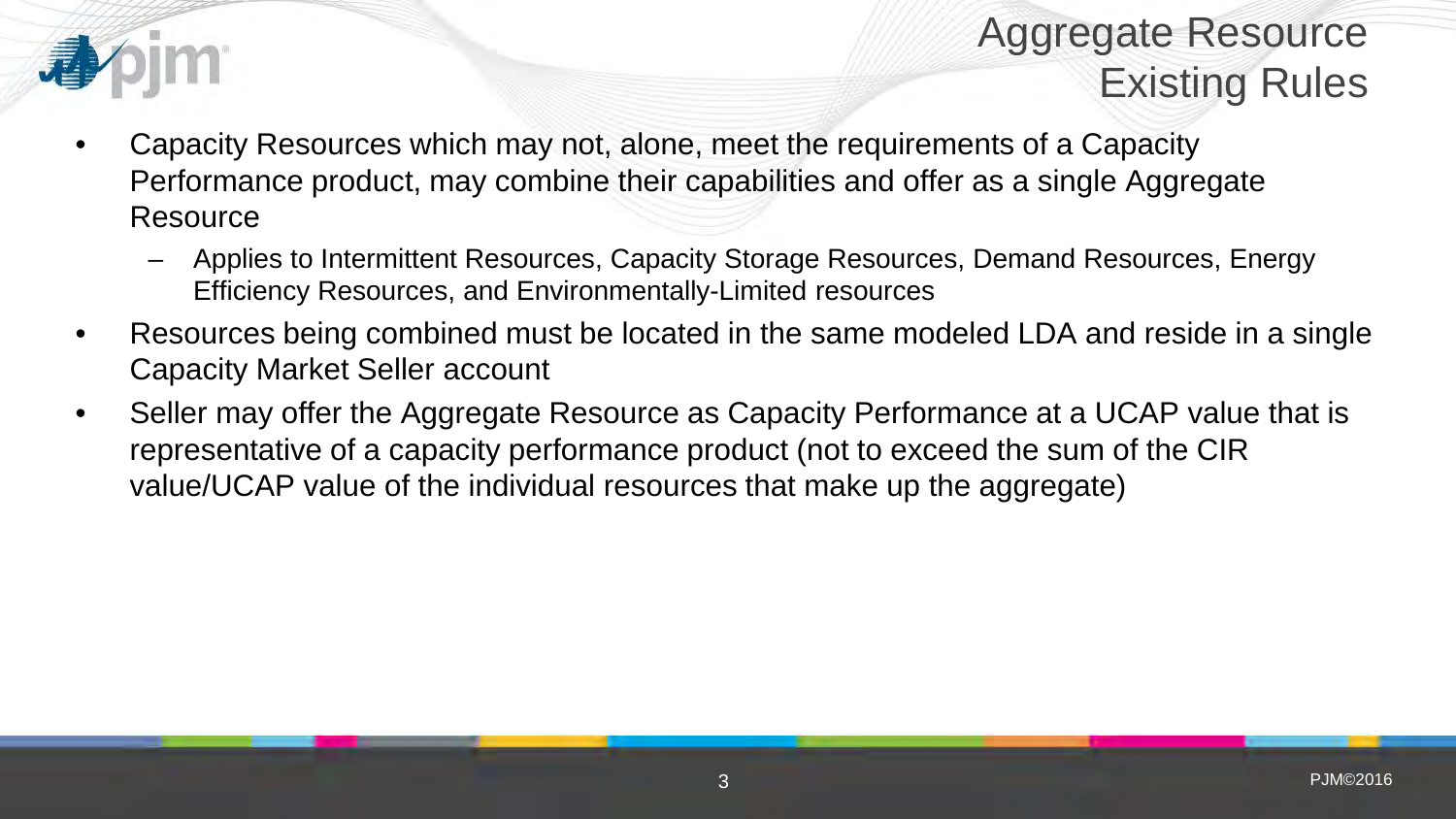

### Aggregate Resource Existing Rules (cont.)

- The committed quantity of an Aggregate Resource must be allocated to the underlying capacity resources prior to the start of the Delivery Year with adjustments permitted up to 10:30 noon EPT of the day preceding the delivery day
	- The quantity allocated to an underlying resource is used to determine the Expected Performance of each underlying resource located in a PAH area
- Performance of an Aggregate Resource for a given PAH is based on the net of the performance of the individual underlying resource that were required to perform during the PAH (i.e. the resources located in the PAH area)
- Non-Performance Assessment Charges/Credits are assessed to the Aggregate Resource not to the individual resources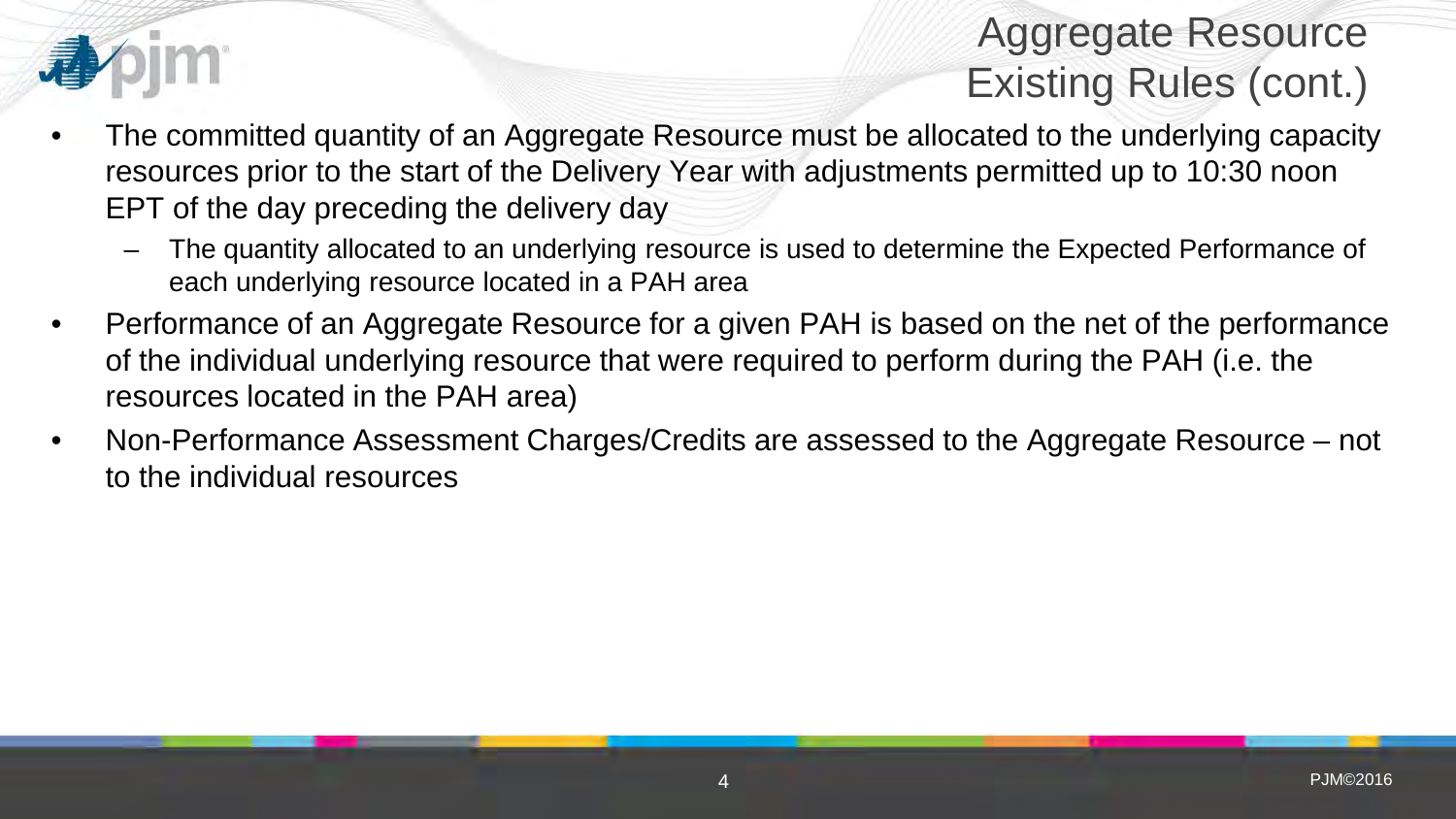

## PJM Proposed Changes to Existing Aggregate Resource Rules

- PJM proposes changes that would permit the aggregation of resources that are located in different modeled LDAs
- For BRA modeling and compensation, the Aggregate Resource would be located in the smallest LDA common to each individual resource

Examples:

- Aggregate Resource modeled in EMAAC if one resource in PECO zone and second resource in PSEG Zonal LDA
- Aggregate Resource modeled in MAAC if one resource in EMAAC and second resource in SWMAAC
- Aggregate Resource modeled in rest of RTO if one resource in ComEd Zonal LDA and second resource in EMAAC
- The Aggregate Resource would receive the RPM auction clearing price applicable to the common modeled location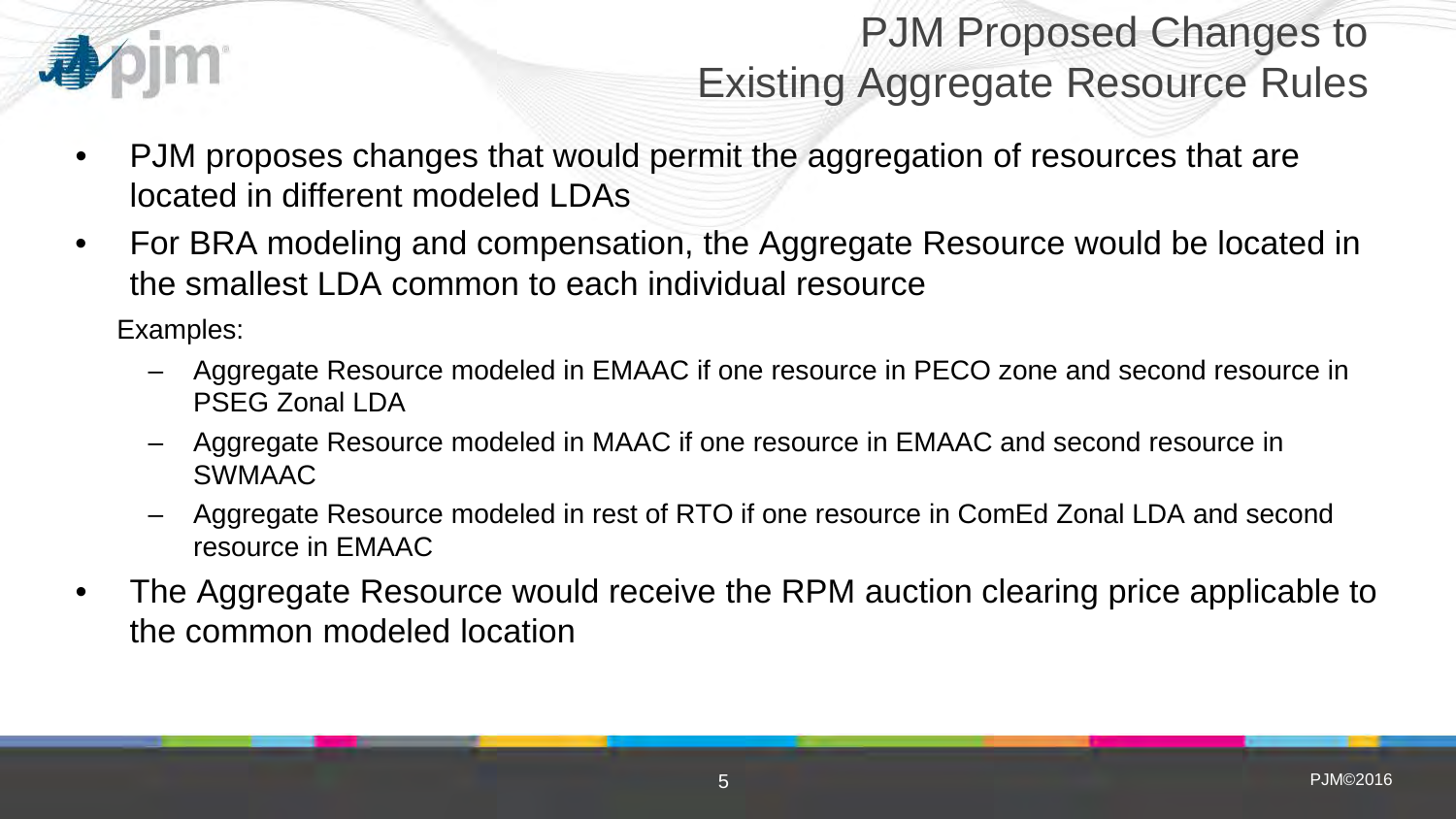## PJM Proposed Changes to Existing Aggregate Resource Rules (Cont.)

- The non-performance charge rate for an under-performing Aggregate Resource is based on the rate associated with the LDA in which the underperforming underlying resources are located, weighted by the underperformance MW quantity of such resources
	- However, the stop-loss of the Aggregate Resource is based on the non-performance charge rate associated with the LDA in which the Aggregate Resource was modeled in the RPM auction
- An Aggregate Resource commitment may be removed or reduced via replacement transaction based on the modeled LDA of the Aggregate **Resource** 
	- the allocation of the Aggregate Resource commitment to the individual resources may be updated to reflect new total commitment level upon submittal of the replacement transaction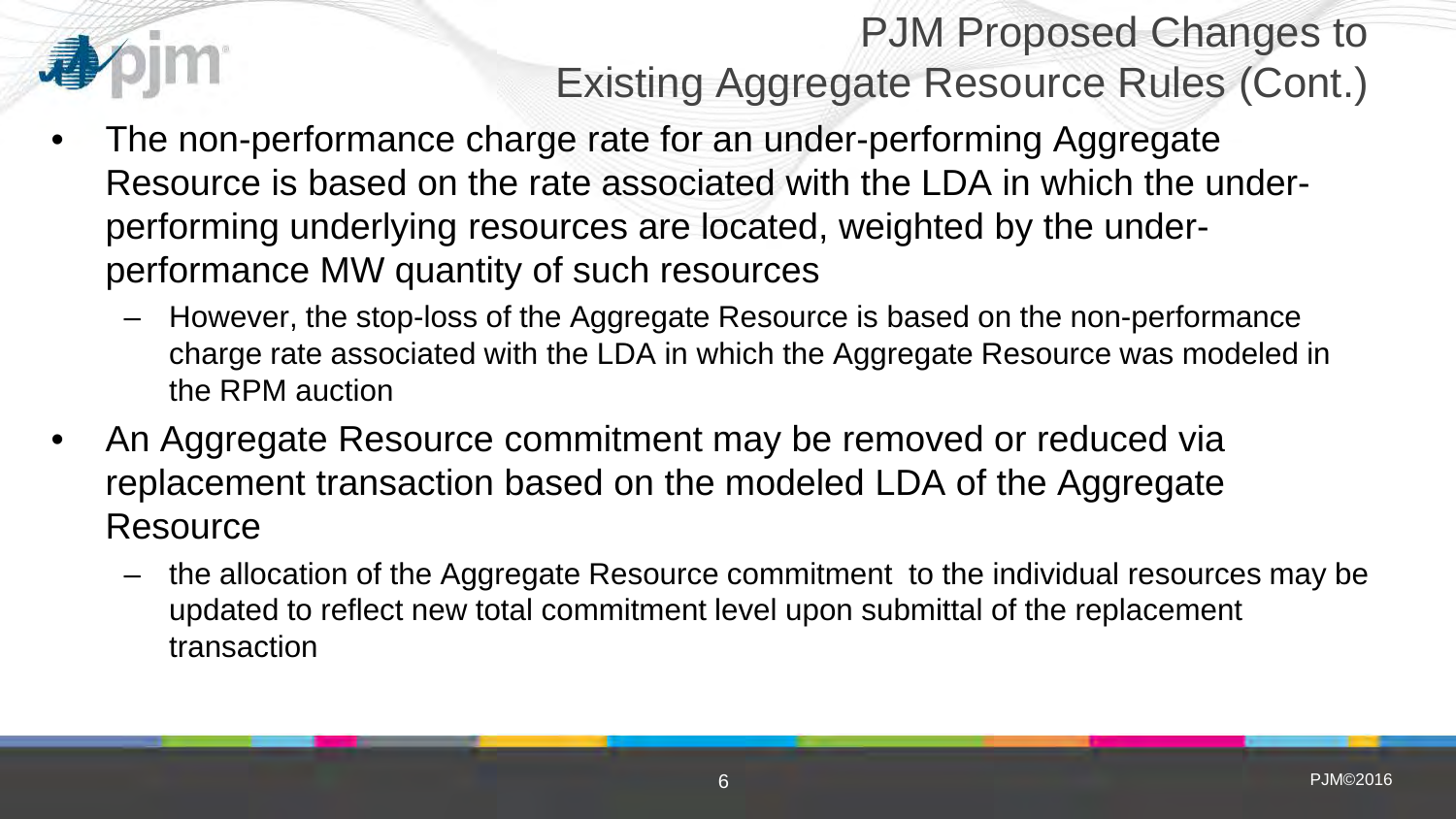

## PJM Proposed Changes to Existing Aggregate Resource Rules (Cont.)

- PJM proposes the following changes regarding the assignment of the Aggregate Resource commitment quantity to the individual underlying resources
	- assignment on a seasonal basis as opposed to daily (i.e. a summer-period allocation and a winter-period allocation, where each season is defined consistent with PJM's additional option being proposed\*)
	- assignment must be done prior to start of delivery year and may be updated only if Aggregate Resource commitment MW changes as a result of a replacement transaction
- This change provides consistency with seasonal aspect of PJM's additional seasonal sell offer option, and prevents potential gaming of day-before updates to the commitment quantities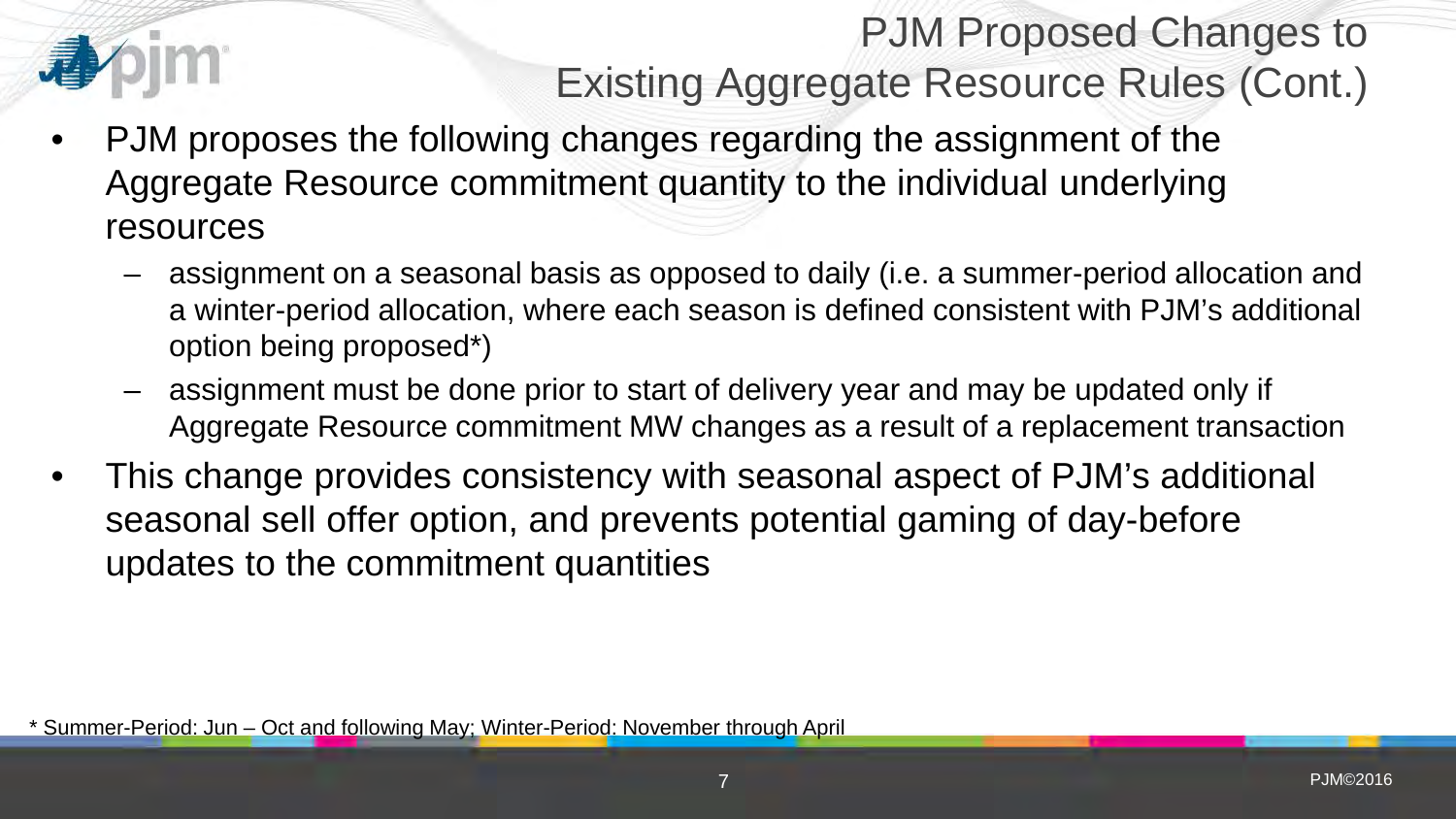#### Aggregate Resource Example

|                                                                       | <b>Wind</b>   | <b>Solar</b>  |
|-----------------------------------------------------------------------|---------------|---------------|
| Nameplate Capacity                                                    | <b>100 MW</b> | <b>100 MW</b> |
| <b>UCAP Value (CIR value)</b>                                         | <b>13 MW</b>  | 38 MW         |
| Zone                                                                  | ComEd         | <b>JCPL</b>   |
| <b>Modeled LDA</b>                                                    | ComEd         | <b>EMAAC</b>  |
| Avg output: summer performance hours                                  | <b>13 MW</b>  | <b>38 MW</b>  |
| Avg output: winter performance hours                                  | 40 MW         | 2 MW          |
| Assumed CP Offer MW of Example<br>(Avg output of most limited season) | <b>13 MW</b>  | 2 MW          |

- Existing rules do not permit aggregation of above resources since located in different modeled LDAs
- Proposed changes would permit aggregation of above resources and would model the Aggregate Resource in the rest of RTO area for RPM auction clearing and pricing perspective
- **Example** Assume Aggregate Resource above offers and clears 42 MW in BRA

小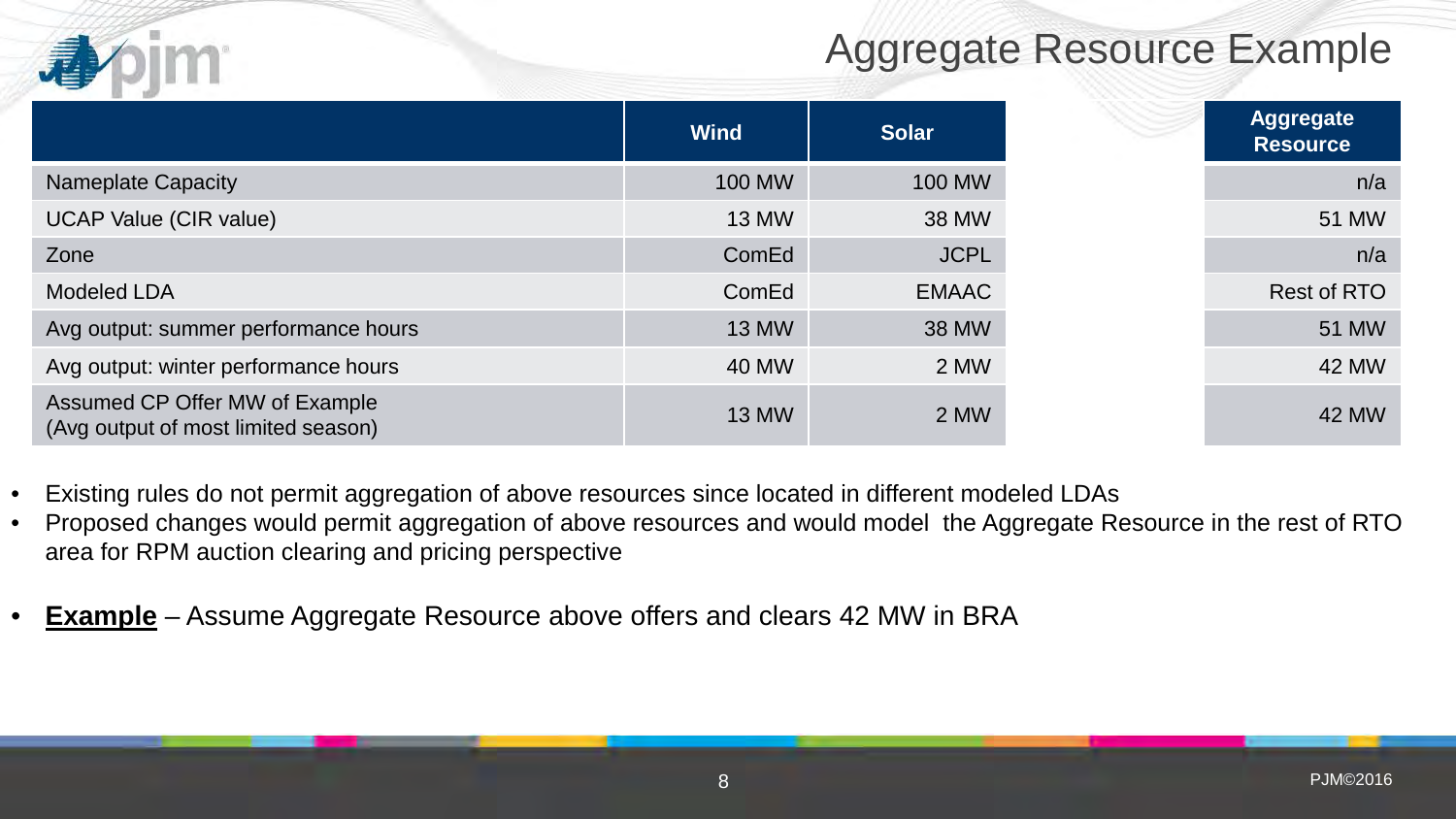

#### Aggregate Resource Example (cont.)

• Assume Aggregate Resource of prior slide offers and clears 42 MW and allocates the 42 MW commitment to the individual resources based on expected seasonal performances as:

|                  |                    | <b>Commitment Allocation</b><br>(UCAP MW) |                      |  |  |
|------------------|--------------------|-------------------------------------------|----------------------|--|--|
| <b>Resource</b>  | <b>LDA</b>         | <b>Summer Period</b>                      | <b>Winter Period</b> |  |  |
| Solar            | <b>EMAAC</b>       | 32                                        | 29                   |  |  |
| <b>Wind</b>      | ComEd              | 10                                        | $13*$                |  |  |
| <b>Aggregate</b> | <b>Rest of RTO</b> | 42                                        | 42                   |  |  |

\* Performance expectation assigned to underlying resource cannot exceed the CIR value of the resource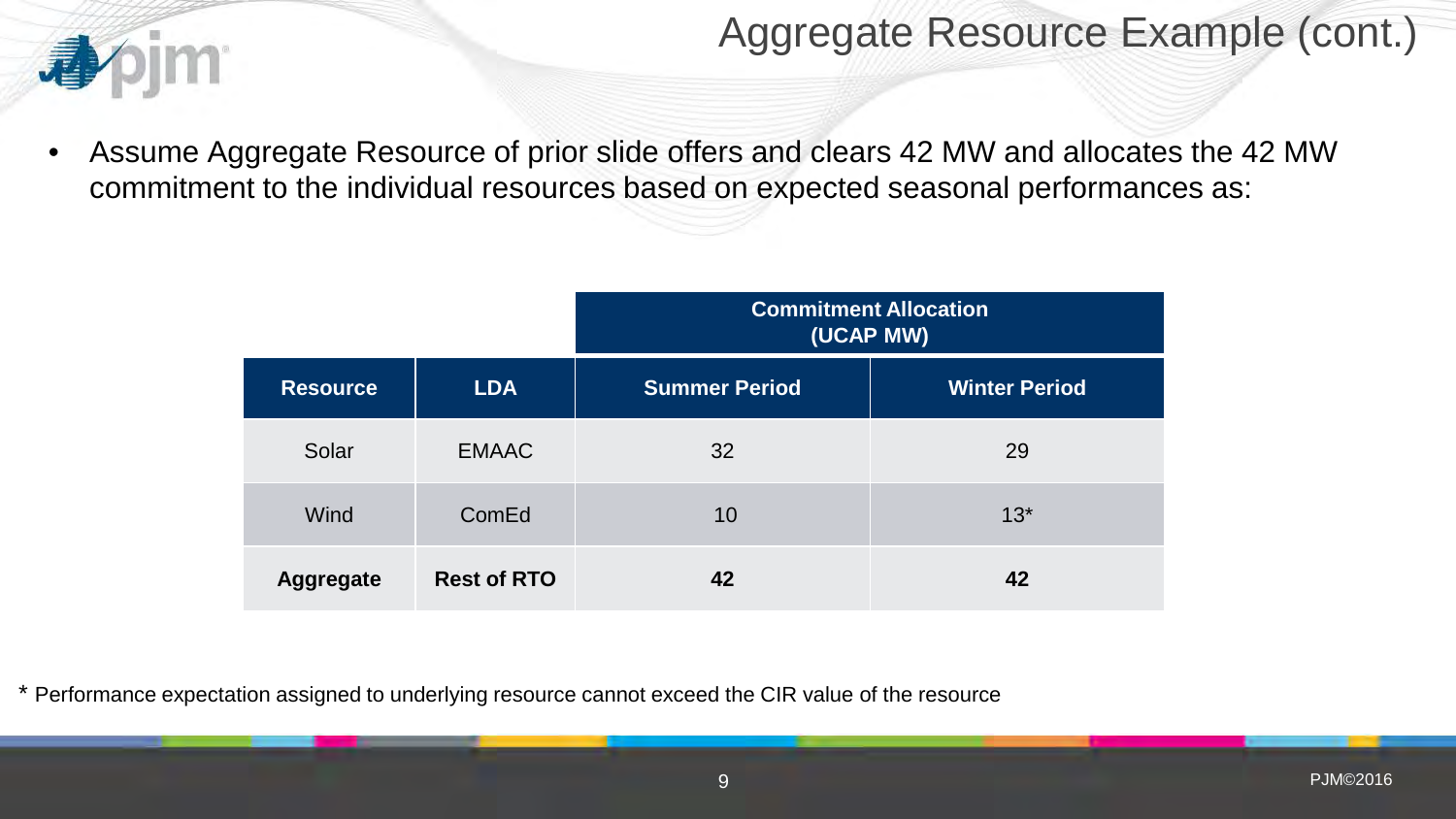

#### Aggregate Resource PAH Example #1

#### Example #1: RTO-Wide Emergency Action in summer period Assume Balancing Ratio = 1.0

| <b>Resource</b>  | <b>LDA</b>         | <b>Output</b><br>(MW) | <b>Expected</b><br><b>Performance</b><br>$(MW)^*$ | <b>Actual</b><br><b>Performance</b><br>(MW) | <b>Performance</b><br>(MW) |
|------------------|--------------------|-----------------------|---------------------------------------------------|---------------------------------------------|----------------------------|
| Solar            | <b>EMAAC</b>       | 34                    | 32                                                | 34                                          | 2                          |
| Wind             | ComEd              | 5                     | 10                                                | 5                                           | $-5$                       |
| <b>Aggregate</b> | <b>Rest of RTO</b> |                       |                                                   |                                             | $-3$                       |

- Aggregate Resource performance based on net performance of all underlying individual resources since all were located in PAH area
- Aggregate Resource assessed non-performance charge based on 3 MW under-performance at non-performance charge rate associated with ComEd LDA (100% weighting of the LDA associated with the non-performing underlying resource in this example)

*\*Expected Performance equals Balancing Ratio times Allocated Commitment MW applicable to the season (see prior slide)*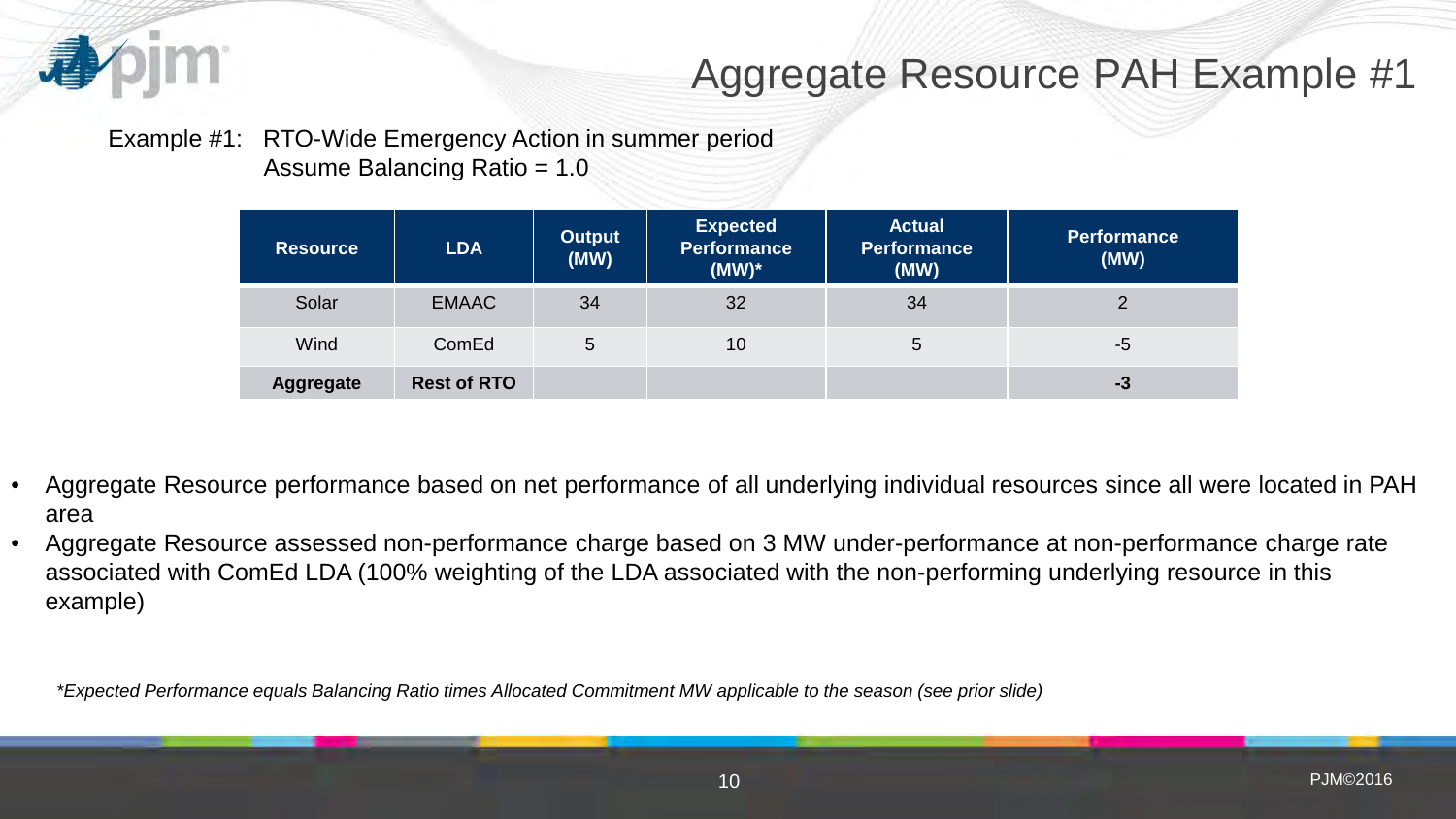## PJM Proposal for Aggregating Seasonal Capacity Sell Offers

- The 2<sup>nd</sup> component of PJM's proposal provides an additional stand-alone participation mechanism for resources with seasonal capacity capability
- Proposed mechanism will permit seasonal capacity sell offers into RPM and will procure such offers consistent with the requirement that PJM procure 100% CP Resource commitments; procured at a single, uniform capacity clearing price that will be paid to all committed resources
- This mechanism would be available to the same resources that are eligible to form an Aggregate Resource but that do not do so prior a BRA:
	- Intermittent Resources, Capacity Storage Resources, Environmentally-Limited Resources, summer-only DR Resources and summer-only EE Resources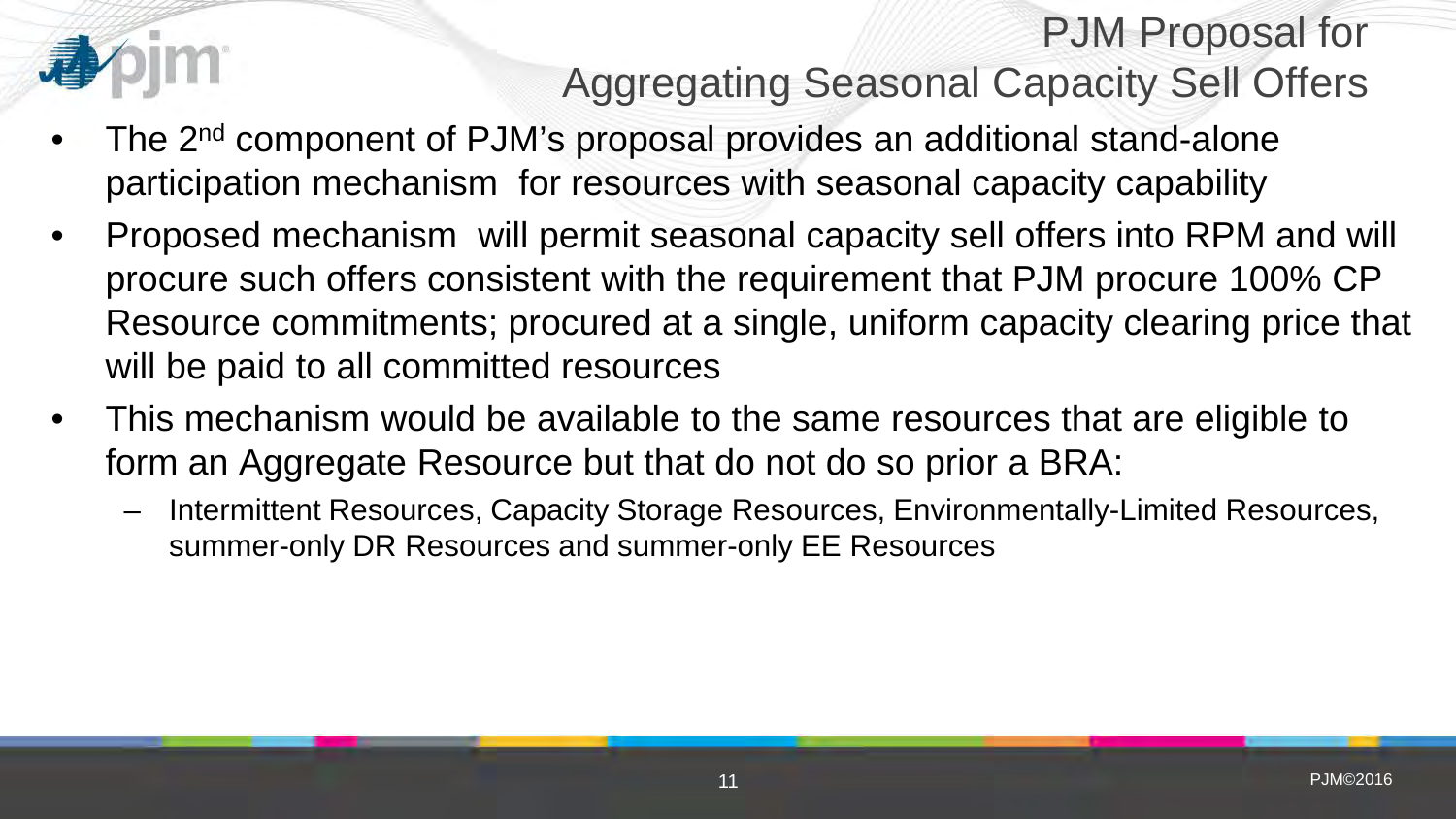

### PJM Proposal for Aggregating Seasonal Capacity Sell Offers (cont.)

- Seasonal capacity sell offers consist of:
	- Summer-period sell offers which take on a commitment and performance obligation for months of June thru October and following May if cleared
	- Winter-period sell offer which takes on a commitment and performance obligation for months of November thru April if cleared
- Cleared seasonal capacity sell offers receive a daily auction credit for each day of the applicable commitment period based on cleared UCAP MW and the auction clearing price applicable to the resource
- non-performance charge rate based on the physical location of the resource that clears a seasonal capacity sell offer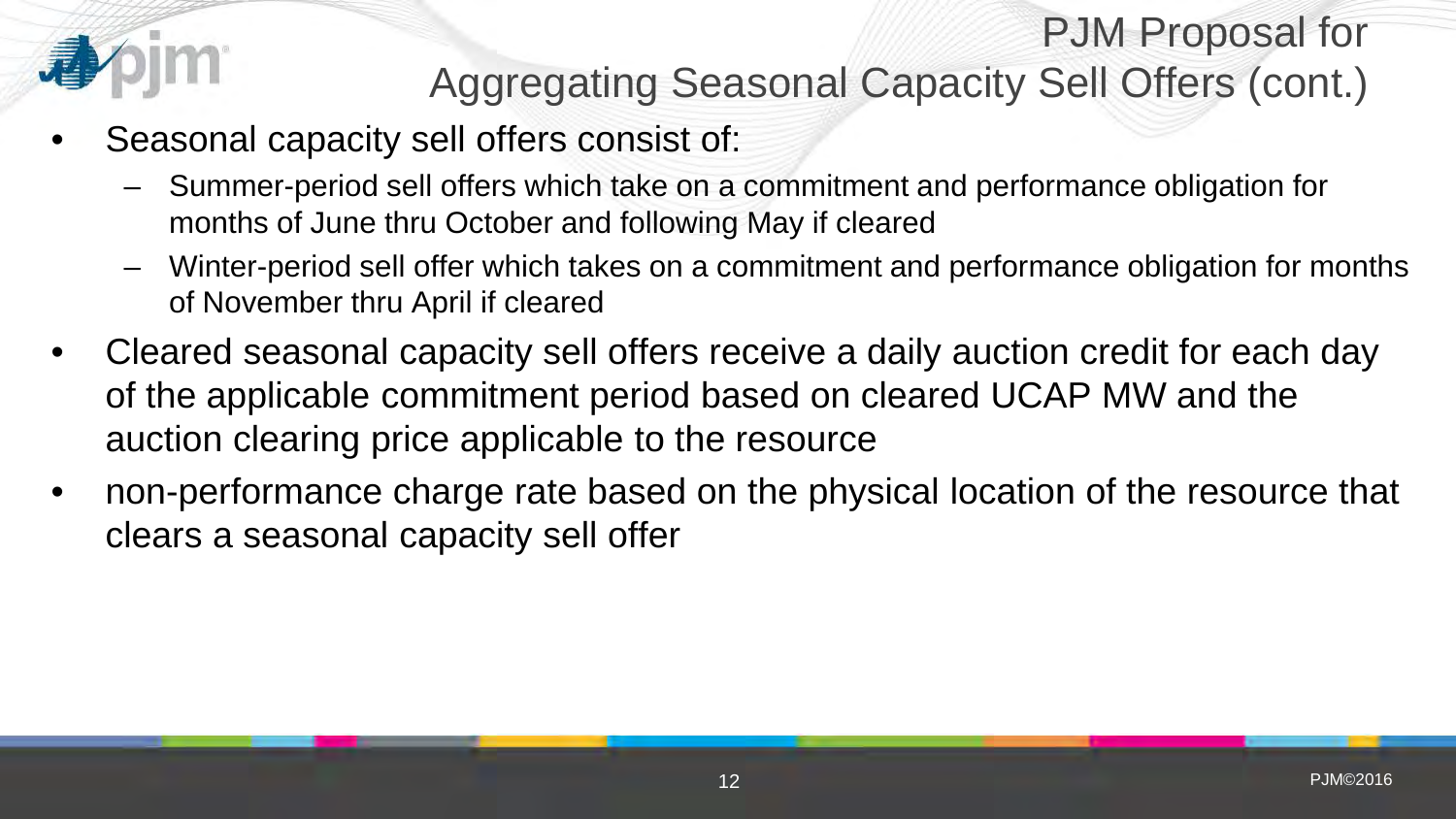

#### Seasonal Capacity Sell Offers

- Intermittent Resources, Capacity Storage Resources and Environmentally-Limited Resources may submit a sell offer for CP capacity (i.e. annual capability) and a separate sell offer for either summer-period capacity or winter-period capacity
	- Up to total sell offer quantity for each season of no greater than the lower of the resource's UCAP Vale or the resource's CIR value
- Summer-only DR and summer-only EE may submit sell offers for summer-period capacity